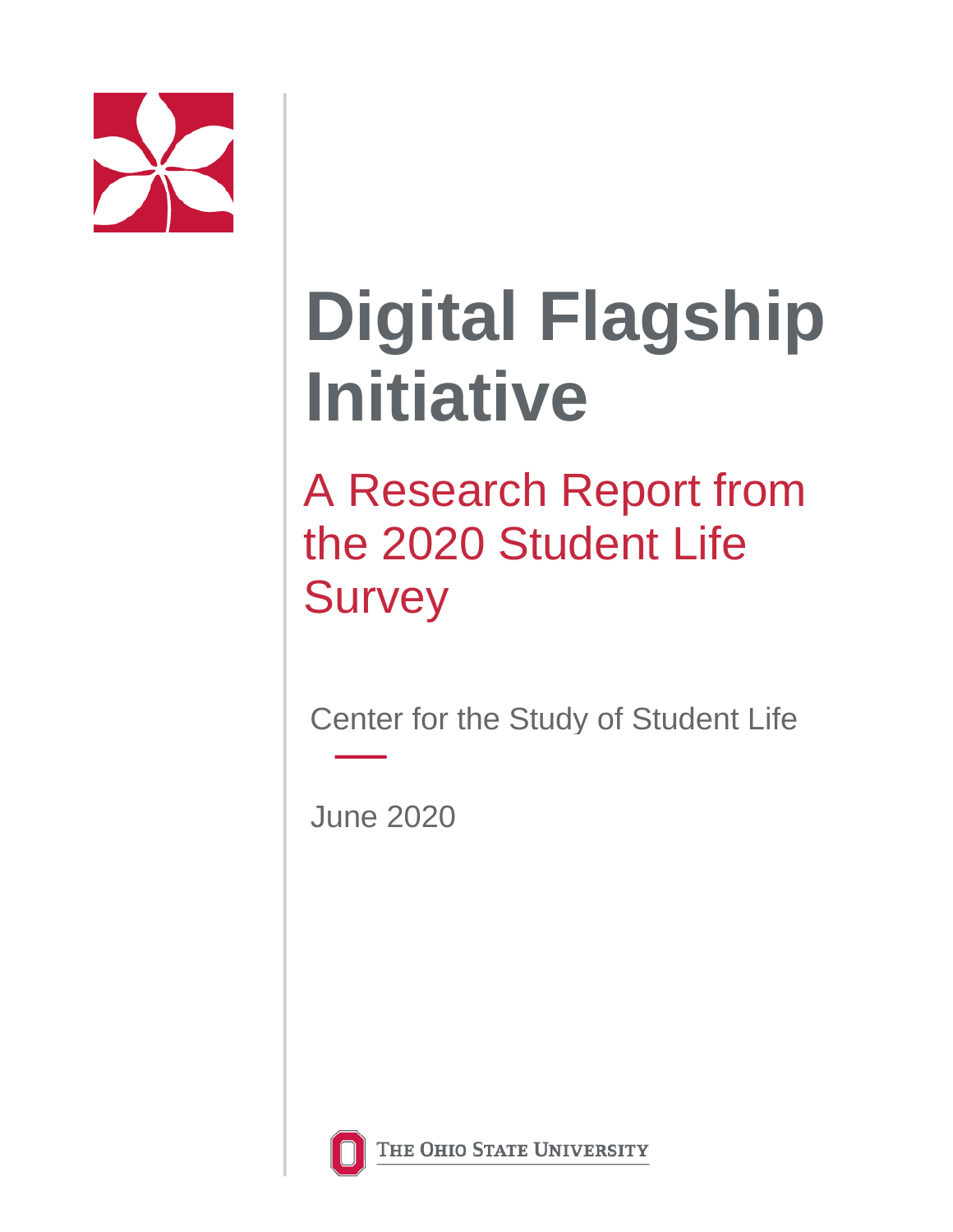# **INTRODUCTION**

The current generation of college students are often referred to as "digital natives" (Prensky, 2001) or "the Net Generation" (Tapscott, 1997) because they grew up in an age where technology use has been increasingly prevalent. Students view technology as an important component of their college experience and use a variety of electronic devices in their curricular, co-curricular and personal endeavors. Approximately 97% of college students own a smartphone, 95% own a laptop and 57% own a tablet (Brooks & Pomerantz, 2017). Technology can serve as an especially beneficial resource for historically underserved or underrepresented populations, boosting levels of engagement, academic enrichment and efficacy for students who may feel less inclined to participate in traditional classroom settings (Brooks & Pomerantz, 2017). However, higher education is still learning about challenges and benefits associated with college students' use of digital technologies.

In 2018, The Ohio State University launched the Digital Flagship initiative. This program provides an Apple iPad to every first-year undergraduate student who attends Ohio State. Thanks to this initiative, the percentage of Ohio State students who own a tablet is much higher than the national average. The goals of the Digital Flagship program are to provide a comprehensive, university-wide digital learning initiative to support educational innovation for students and economic development opportunities for the community. The program also aims to further blend technology throughout students' experiences and promote greater student engagement and learning inside and outside the classroom (Digital Flagship, 2020).

The purpose of this research report is to provide key insights from a survey of students related to the goals of the Digital Flagship Initiative. Analyses focus on how students used their iPads, their perceptions of the iPads' contributions to their learning and how instructors in classrooms used technology.

# **KEY FINDINGS**

- 96% of students *agreed* or *strongly agreed* that the iPads were useful for academic purposes.
- 94% of students *agreed* or *strongly agreed* that the iPads were a valuable tool for their Ohio State education.
- The most popular uses of the Digital Flagships iPads were checking Carmen for grades or class information (94%), checking e-mails (90%) and for work or activities in class (89%).
- The most popular apps used on the Digital Flagship iPads were Canvas Student (96%), Notability (90%) and Microsoft apps (i.e., Excel, OneNote, PowerPoint, Word) (76%).
- 27% of students said "Greater acceptance of/more encouragement to use iPads in class" would be the best way for instructors to supports students' use of iPads for academic success.

# **METHODS**

The Student Life Survey is administered annually by the Center for the Study of Student Life to examine trends in student engagement, sense of belonging and satisfaction with the college experience as well as to improve institutional practices. The 2020 Student Life Survey was administered to a stratified, random sample of 8,200 Ohio State students in January 2020. This sample comprised 4,000 undergraduate students on the Columbus campus, 1,000 graduate and professional students and 3,200 undergraduate students attending Ohio State regional campuses. A total of 1,329 students responded to the survey for an overall response rate of 16.2%. The response rate was 16.1% among undergraduate students and 16.7% among graduate and professional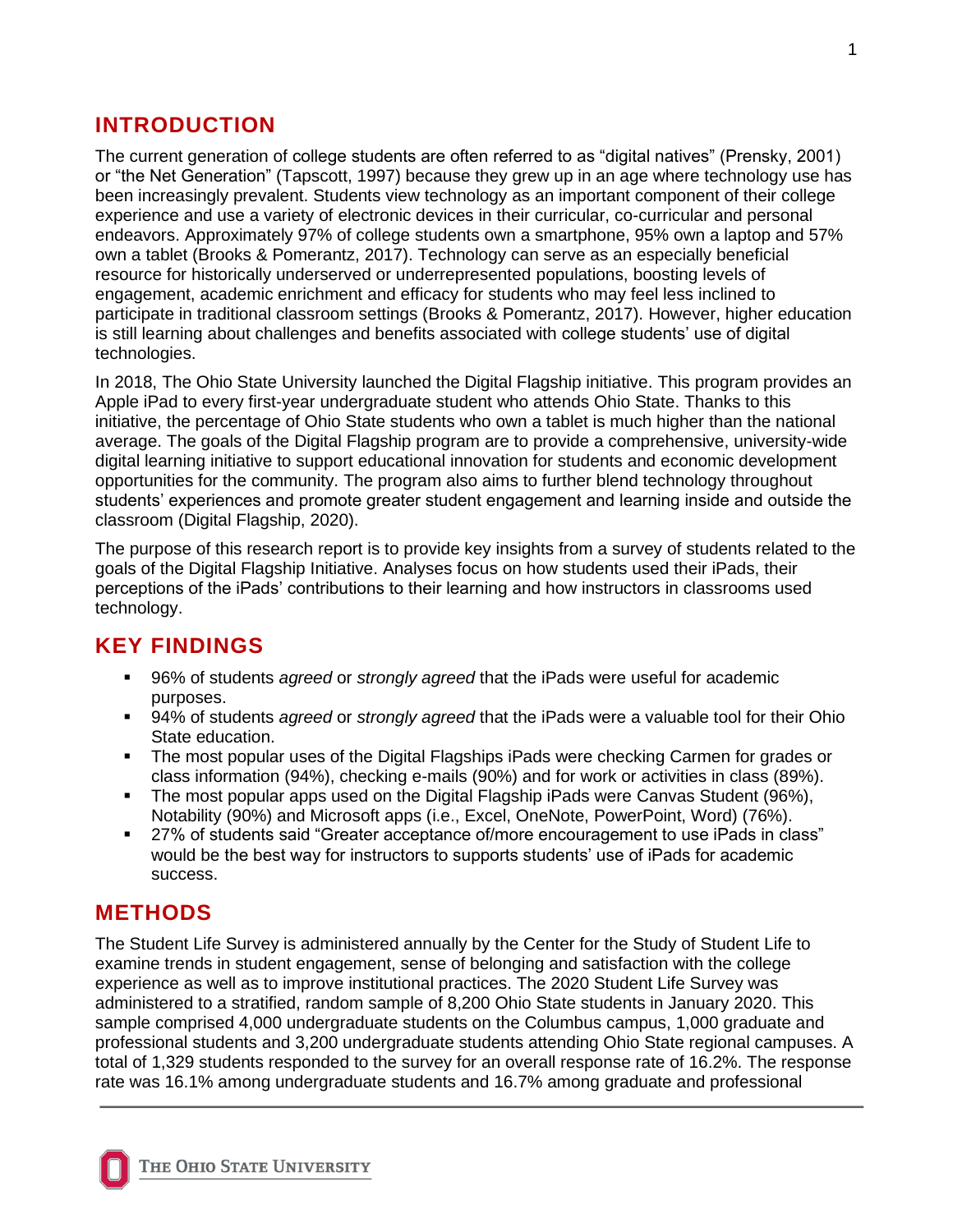students. For this report, the sample is restricted to undergraduate students on all campuses. See Appendix A for a summary of respondents' demographic and academic characteristics.

#### **Weighting Procedure**

Responses were weighted to address differences between the demographic characteristics of the survey respondents compared to those invited to the survey and the general student population at Ohio State, and to adjust for the oversampling of students on the regional campuses. A base weight of 1 was adjusted to reflect non-response. A raking procedure adjusted the base weight to the demographic data available on the sampling frame using gender, race/ethnicity, campus and incentive condition. Weights were adjusted so the survey data are representative of the student population at Ohio State based on demographic data from the Student Information System. For example, 63.4% of the survey respondents in the Student Life Survey were female, but 51.0% of the student population is female. The survey weight adjusts for the over-representation of female students in the data to make responses more reflective of the student population, thus making the data more generalizable to Ohio State students. Weighted and unweighted demographic data for the survey respondents is available in Appendix A.

# **FINDINGS**

Students were first asked about their experiences with the iPads they received as part of the Digital Flagship initiative. These questions were used with permission from Dr. Melissa Beers, a psychology professor at The Ohio State University who originally wrote and utilized these questions as part of her teaching curriculum. Of those who received an iPad from Ohio State, only 22.4% indicated that they had used an iPad for academic purposes *prior* to arriving at Ohio State. In terms of how the students were using the iPads, the most commonly reported uses were checking Carmen for grades or class information (94.0%), checking e-mail (90.3%) and for work or activities in class (88.8%). Only 1.7% of students reported that they do not use their Digital Flagship iPads (see page 3).



**Did you receive a Digital Flagship iPad from Ohio State?**   $(n = 669)$ 

*Note.* Only students who responded that they were a first- or second-year undergraduate saw this question.

**Did you use an iPad for academic purposes** *before* **arriving at Ohio State? (***n* **= 606)**



*Note.* Only those students who indicated they had received a Digital Flagship iPad from Ohio State saw this question.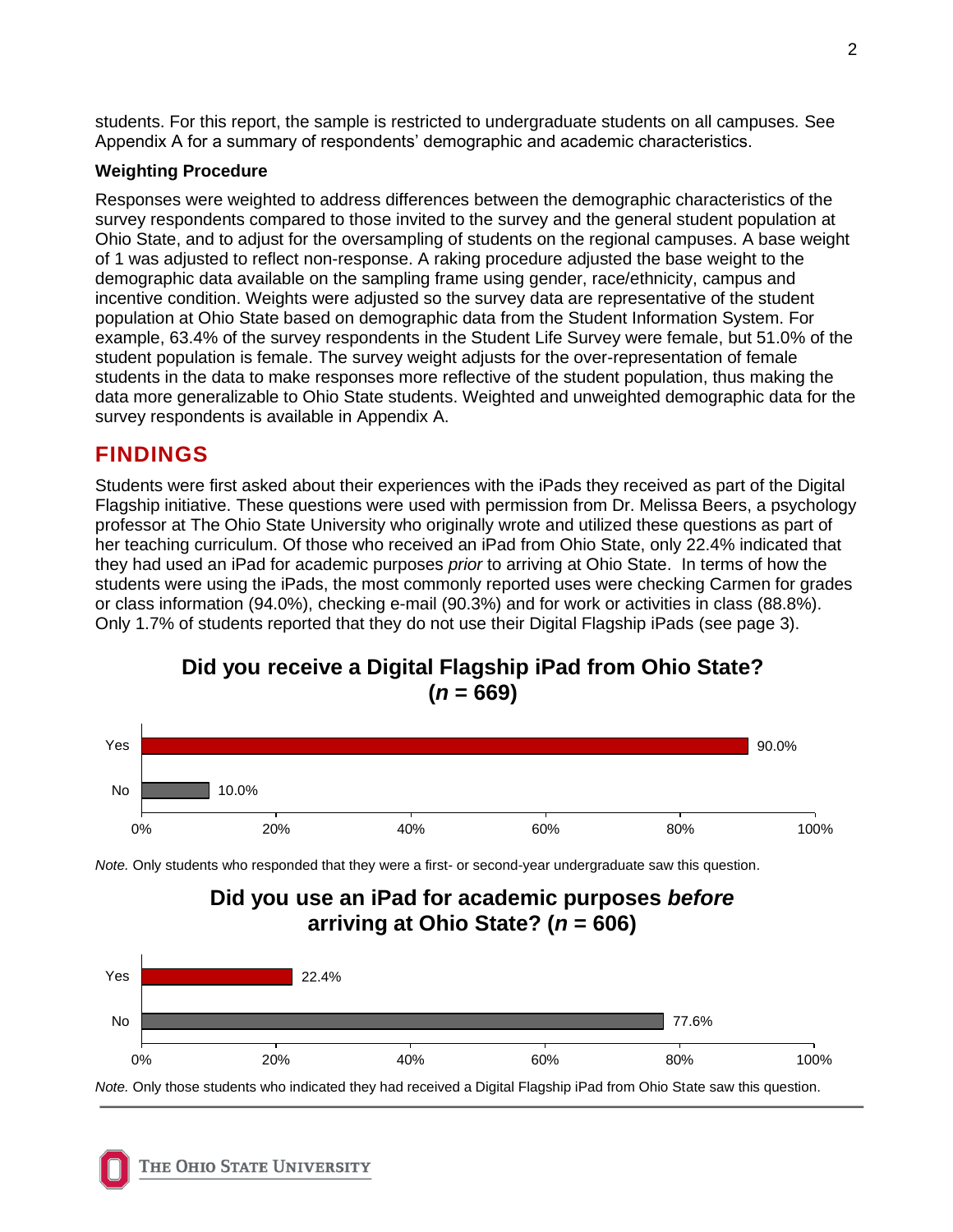# **Which of the following ways do you currently use your Digital Flagship iPad? Select all that apply (***n* **= 607)**



*Note*. Only those students who indicated they had received a Digital Flagship iPad from Ohio State saw this question.

# **USEFULNESS OF IPADS, APPLICATIONS AND LEARNING RESOURCES**

The next series of questions looked at students' opinions on the usefulness of the iPads, what kinds of applications were most commonly used and what resources students utilized to learn how to use the iPads. A majority of students reported that the iPads were a valuable tool for their Ohio State education **(93.9%)** and that the iPads were useful for academic purposes **(96.3%).**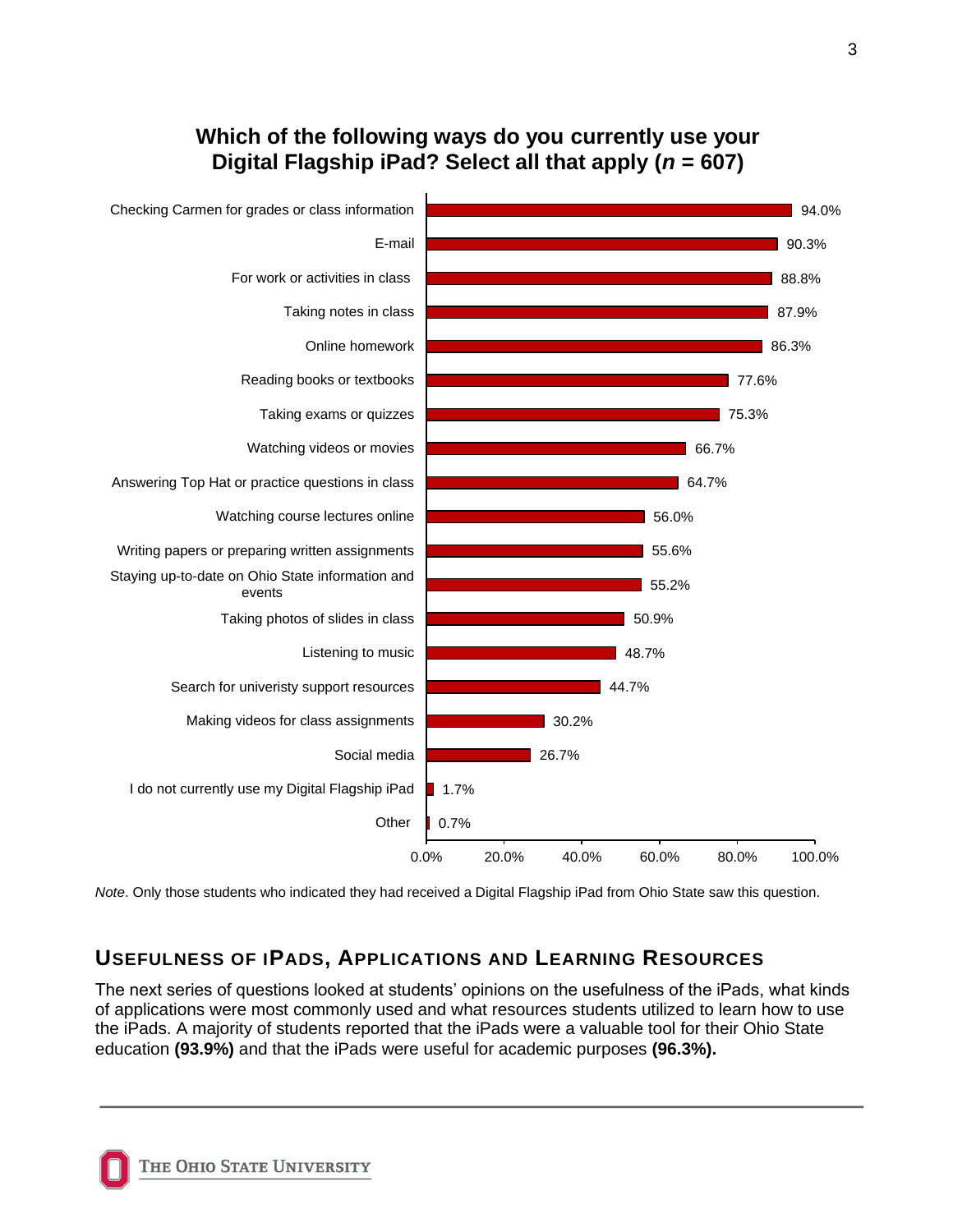|                                                                                  | <b>Strongly</b><br><b>Disagree/Disagree</b> | <b>Neither Agree nor</b><br><b>Disagree</b> | <b>Agree/Strongly</b><br>Agree |
|----------------------------------------------------------------------------------|---------------------------------------------|---------------------------------------------|--------------------------------|
| The iPad is a valuable tool for my<br>Ohio State education. ( $n = 599$ )        | 1.0%                                        | 5.1%                                        | 93.9%                          |
| The iPad has helped me improve my<br>study skills. $(n = 599)$                   | 3.5%                                        | 15.1%                                       | 81.4%                          |
| The iPad helps me be more creative.<br>$(n = 599)$                               | 4.8%                                        | 10.5%                                       | 84.7%                          |
| The iPad helps me be more<br>organized. ( $n = 598$ )                            | 1.8%                                        | 5.3%                                        | 92.9%                          |
| The iPad is easy to use. $(n = 599)$                                             | 0.5%                                        | 2.5%                                        | 97.0%                          |
| The iPad is useful for academic<br>purposes. $(n = 595)$                         | 1.7%                                        | 2.0%                                        | 96.3%                          |
| My instructors encourage use of the<br>iPad for class assignments. ( $n = 595$ ) | 8.5%                                        | 19.8%                                       | 71.7%                          |
| My instructors encourage use of the<br>iPad in class. $(n = 598)$                | 8.0%                                        | 24.7%                                       | 67.2%                          |

#### **Please indicate whether you agree or disagree with each of the following statements:**

*Note*. Only those students who indicated they had received a Digital Flagship iPad from Ohio State saw this question.

Next, students reported that the most commonly used apps on the iPads were Canvas Student **(95.7%)**, Notability **(90.3%)** and Microsoft Office apps **(76.2%).** 

# **Which of the following apps have you used with your Digital Flagship iPad this year? Select all that apply (***n* **= 599)**



*Note*. Only those students who indicated they had received a Digital Flagship iPad from Ohio State saw this question.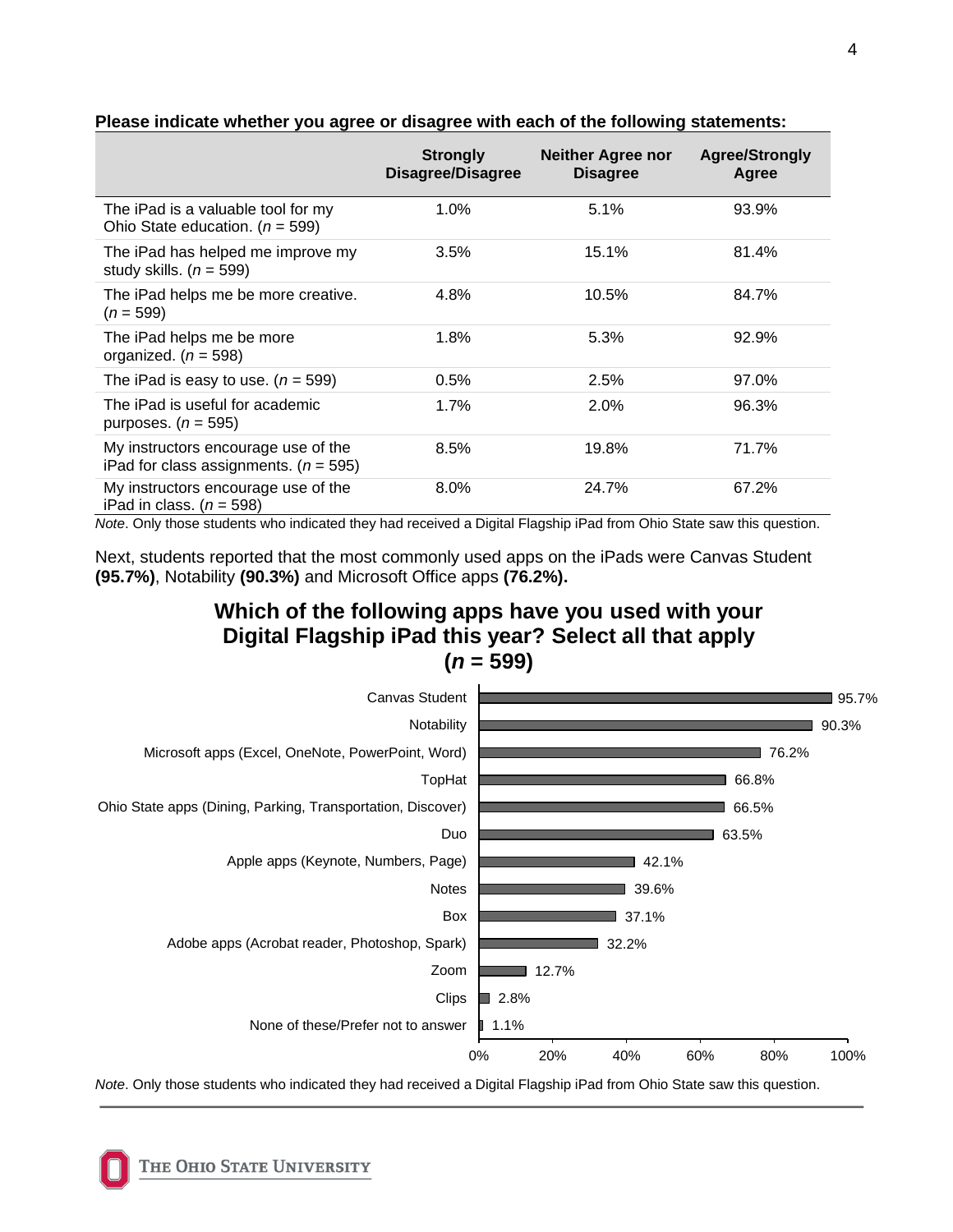Lastly, the most common resources students utilized to learn how to operate the iPads were prior knowledge/usage of iPads **(54.2%)**, help from friends **(36.3%)** and the Digital Flagship website **(22.3%).**

# **What resources helped you learn how to use your iPad? Select all that apply (***n* **= 595)**



*Note*. Only those students who indicated they had received a Digital Flagship iPad from Ohio State saw this question.

# **IMPROVING STUDENT'S ACADEMIC EXPERIENCES WITH TECHNOLOGY**

The following series of questions examined perceptions of how academic experiences could be improved with technology. Students were first asked an open-ended question about what course instructors could do to better support their use of iPads for academic purposes. This open-ended question was coded into the following themes. Some comments could be coded into multiple themes.

#### **What is** *one* **thing your course instructors could do to better support your use of the iPad for academic purposes? (***n* **= 504)**

| <b>Theme</b>                                                                                                         |     |       |
|----------------------------------------------------------------------------------------------------------------------|-----|-------|
| Greater acceptance of/more encouragement of use in class                                                             | 134 | 26.6% |
| Better use of Carmen/Canvas                                                                                          | 113 | 22.4% |
| App compatibility across platforms                                                                                   | 76  | 15.1% |
| No suggestion or thought things are fine as is                                                                       | 57  | 11.3% |
| Support for online submission of assignments                                                                         | 52  | 10.3% |
| Better training for instructors                                                                                      | 17  | 3.4%  |
| Better integration of Notability app                                                                                 | 12  | 2.4%  |
| Flexibility in class structure to not use iPad                                                                       | 11  | 2.2%  |
| Note. Only those students who indicated they had received a Digital Flagship iPad from Ohio State saw this question. |     |       |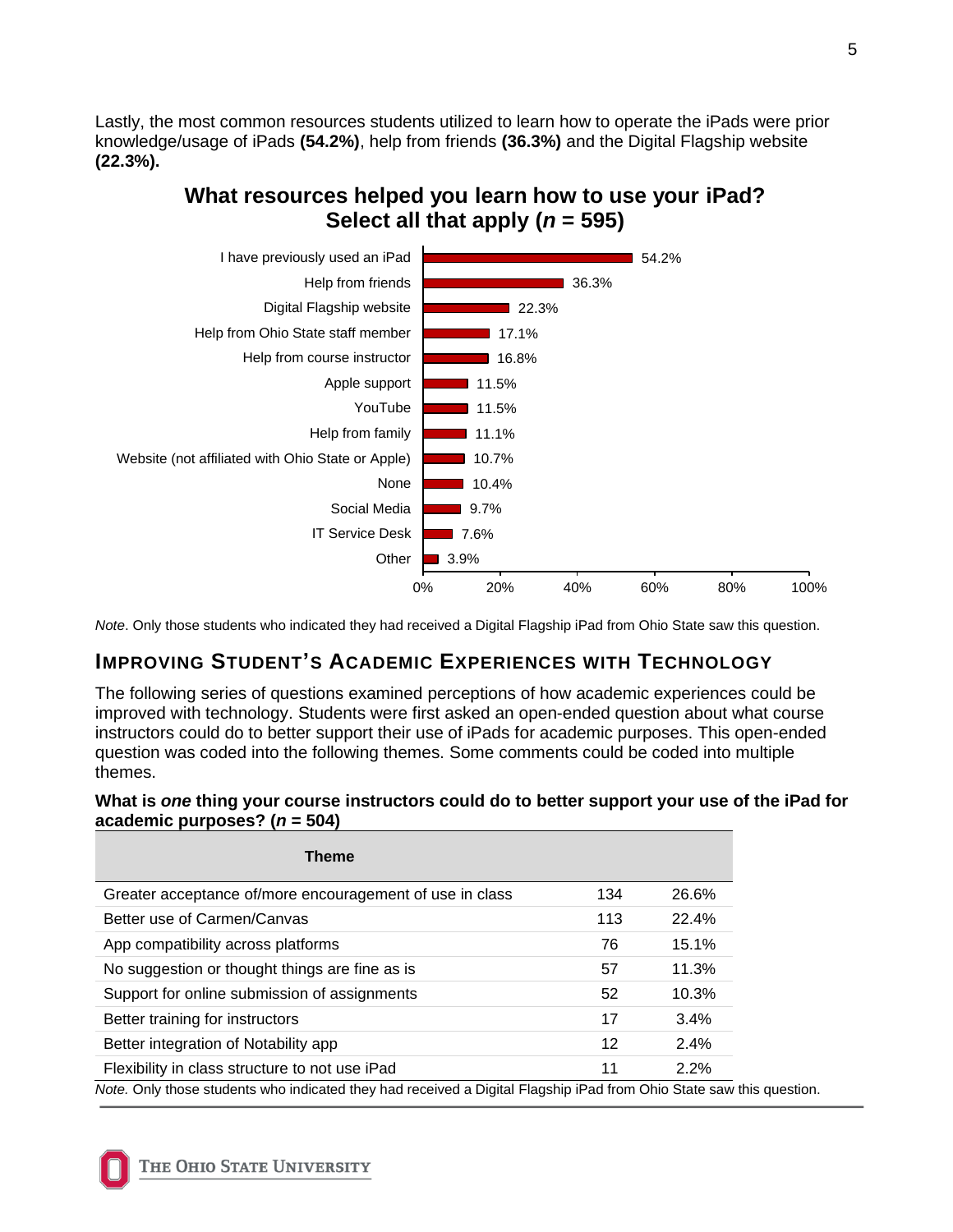To see excerpts of selected comments provided by respondents regarding how instructors may be better able to integrate the Digital Flagship technologies into their classrooms, please see Appendix B.

Next, students were asked about whether their instructors engaged in each of the following activities regarding the use of technology. These questions were adapted from the 2018 ETRAC Student Survey with permission by the EDUCAUSE Center for Analysis and Research (2018). Please note that the following set of questions were asked of all students who received the 2020 Student Life Survey, not just those who received a Digital Flagship iPad. A majority of students reported that their instructors typically use technology to engage them in the learning process **(82.1%)** as well as encourage them to use their own technology devices during class to deepen learning **(84.7%).**

|                                                                                                                                                                                                       | <b>Strongly</b><br><b>Disagree/Disagree</b> | <b>Neither Agree nor</b><br><b>Disagree</b> | <b>Agree/Strongly</b><br>Agree |
|-------------------------------------------------------------------------------------------------------------------------------------------------------------------------------------------------------|---------------------------------------------|---------------------------------------------|--------------------------------|
| Use technology to engage me in the<br>learning process. $(n = 990)$                                                                                                                                   | 4.3%                                        | 13.6%                                       | 82.1%                          |
| Use technology during class to<br>enhance learning with additional<br>materials (e.g., by providing audio or<br>visual examples, demonstrations,<br>simulations of learning concepts).<br>$(n = 988)$ | 3.9%                                        | 11.5%                                       | 84.7%                          |
| Encourage me to use my own<br>technology devices during class to<br>deepen learning (e.g., searching<br>online for related concepts, examples,<br>or demonstrations). ( $n = 987$ )                   | 14.2%                                       | 21.2%                                       | 64.5%                          |
| Encourage me to use technology for<br>creative or critical thinking tasks.<br>$(n = 985)$                                                                                                             | 9.9%                                        | 24.8%                                       | 65.3%                          |

#### **Thinking about your Ohio State experiences within the past 12 months, rate your level of agreement with the following statements:** *My instructors typically…*

Last, students were asked an open-ended question about what they would like Ohio State to do with technology to enhance their academic success. This open-ended question was coded into the following themes. Please note that some comments could be coded into multiple themes.

#### **What is** *one* **thing you would like Ohio State to do with technology to enhance your academic success? (***n* **= 461)**

| Theme                                         | n   | %       |
|-----------------------------------------------|-----|---------|
| More course content that is in digital format | 153 | 33.2%   |
| Greater freedom to use existing technologies  | 135 | 29.3%   |
| Make Carmen more accessible                   | 37  | $8.0\%$ |
| More technology training for faculty/students | 30  | 6.5%    |
| Better tech support                           | 24  | 5.2%    |
| Less focus on digital content                 | 23  | 5.0%    |
|                                               |     |         |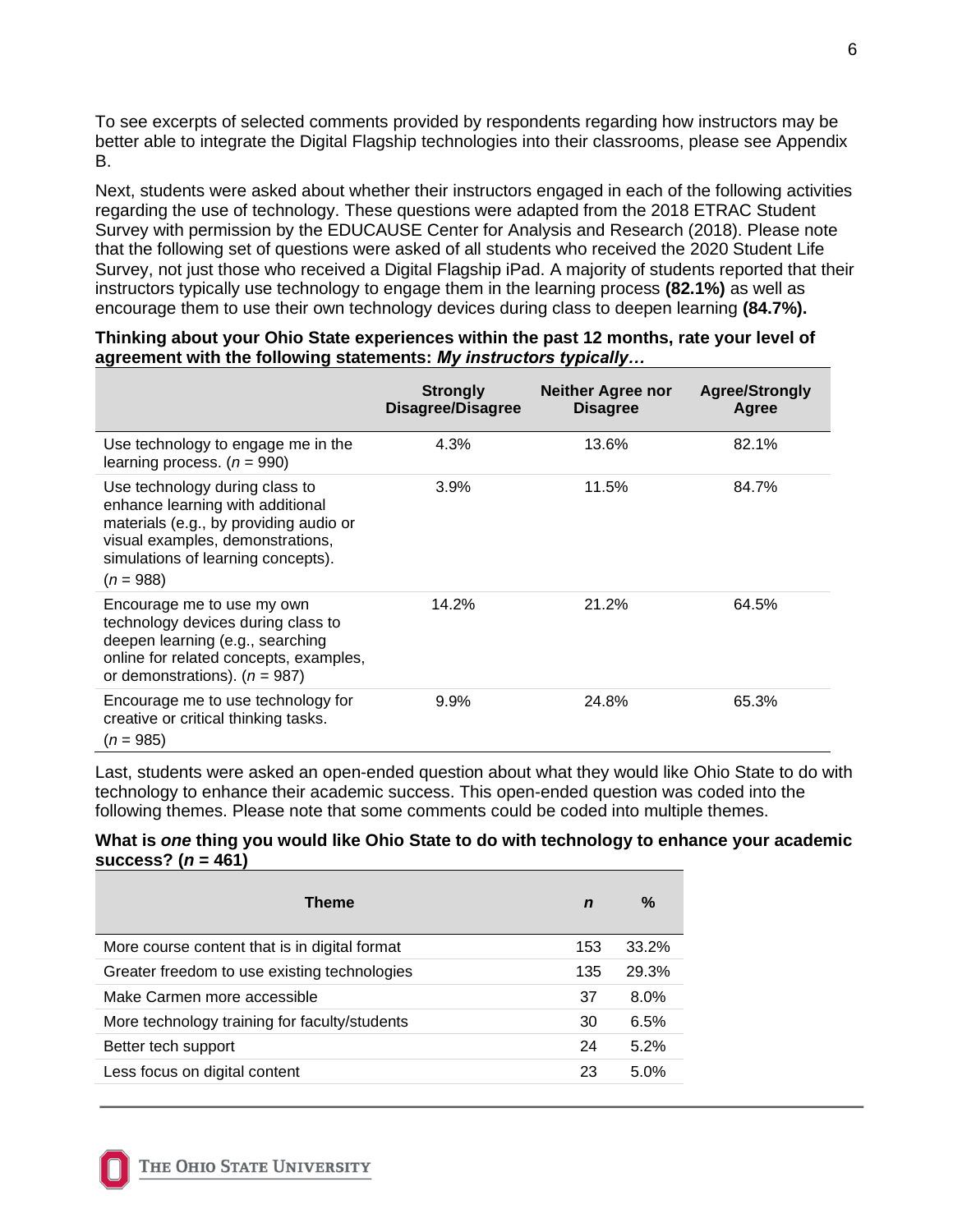| Make academic texts more digitally accessible                     | 18  | $3.9\%$ |
|-------------------------------------------------------------------|-----|---------|
| Better Wi-Fi on campus                                            | 15. | $3.3\%$ |
| More consistent technology/website use                            | 9   | 2.0%    |
| Remove/change double authentication                               | 7   | 1.5%    |
| More flexibility for students to choose whether to use technology | 5   | 1.1%    |

To see excerpts of selected comments provided by respondents regarding how Ohio State may be better able to use technologies to enhance their learning experiences, please see Appendix C. Answers without suggestions or answers that were irrelevant to the question were not included in the coding process.

# **CONCLUSION**

Students generally expressed that they were using their Digital Flagship iPads for academic and class-related purposes. Specifically, a majority of students reported that they used their iPads to check Carmen for grades or class information, for sending and receiving e-mails, and for work or activities in the classroom. Students also indicated that the iPads were a valuable tool for their Ohio State education and that the iPads were useful for academic purposes. Qualitative analyses of the first open-ended question found that over a quarter of students said instructors could support students' use of technology by being more accepting of the use if iPads in classrooms. Qualitative analyses of the second open-ended question found that over one-third of students said they wanted their course components to be digitized and that this digitization was the best thing that Ohio State could do with technology to enhance their academic success.

# **REFERENCES**

Brooks, D. C., & Pomerantz, J. (2017). *ECAR study of undergraduate students and information technology, 2017*. EDUCASE Center for Analysis and Research. [https://library.educause.edu/resources/2017/10/ecar-study-of-undergraduate-students-and](https://library.educause.edu/resources/2017/10/ecar-study-of-undergraduate-students-and-information-technology-2017)[information-technology-2017](https://library.educause.edu/resources/2017/10/ecar-study-of-undergraduate-students-and-information-technology-2017)

Digital Flagship (2020). *A student success initiative*. The Ohio State University, Columbus, Ohio. <https://digitalflagship.osu.edu/>

EDUCAUSE Center for Analysis and Research (2018). *2018 ETRAC student survey*. [https://library.educause.edu/-](https://library.educause.edu/-/media/files/library/2017/10/2018etracstudentsurvey.pdf?la=en&hash=1C1AC7B6569BCA68F7381D18792EEC3C9D383E79) [/media/files/library/2017/10/2018etracstudentsurvey.pdf?la=en&hash=1C1AC7B6569BCA68](https://library.educause.edu/-/media/files/library/2017/10/2018etracstudentsurvey.pdf?la=en&hash=1C1AC7B6569BCA68F7381D18792EEC3C9D383E79) [F7381D18792EEC3C9D383E79](https://library.educause.edu/-/media/files/library/2017/10/2018etracstudentsurvey.pdf?la=en&hash=1C1AC7B6569BCA68F7381D18792EEC3C9D383E79)

Prensky, M. (2001). Digital natives, digital immigrants. *On the Horizon, 9*(5), 1-6.

Tapscott, D. (1997). Growing up digital. *Informationweek, 655,* 64.

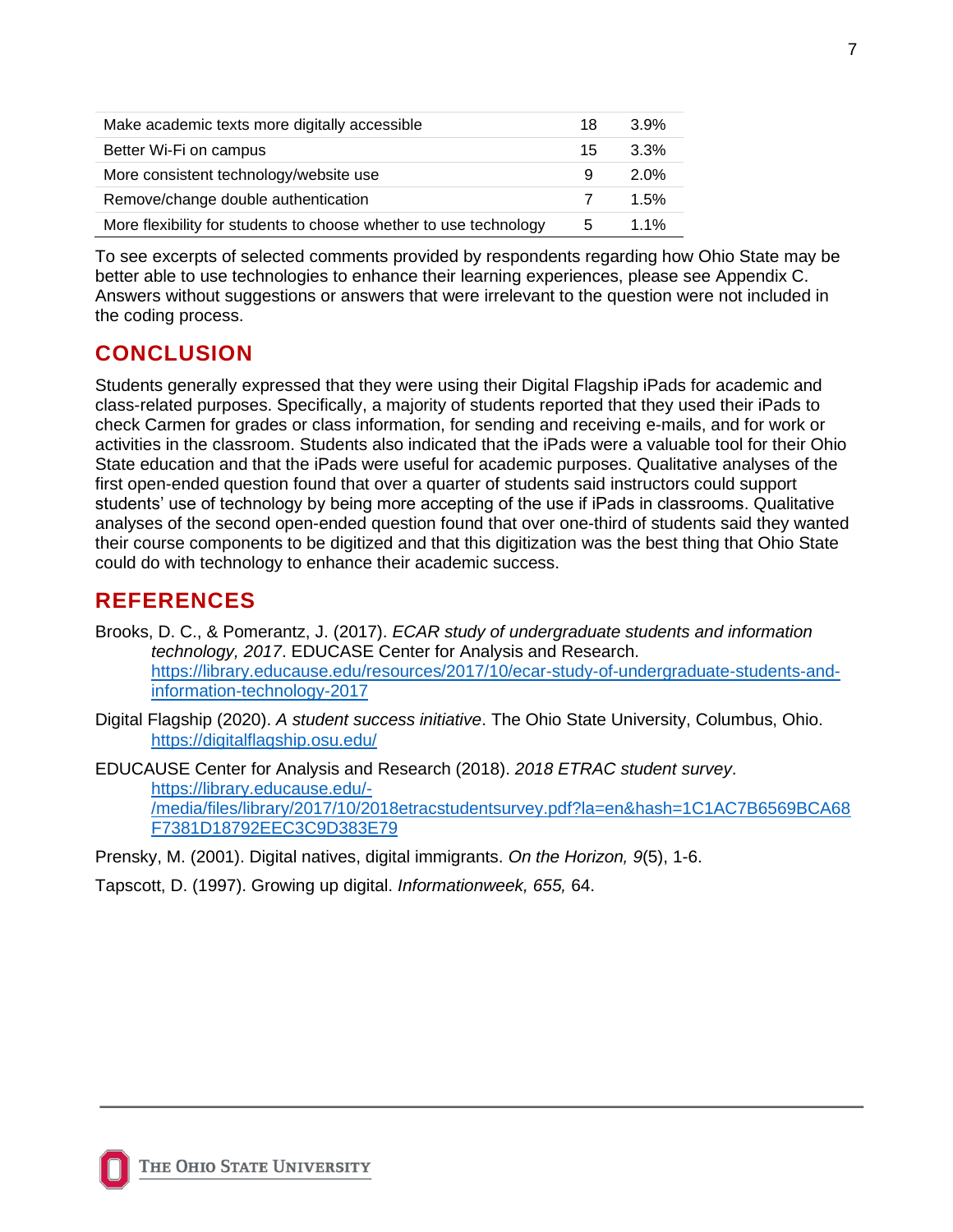# **APPENDIX A: PARTICIPANT DEMOGRAPHICS**

Please note that these demographics represent only those students who responded that they were a first- or second-year undergraduate student.

|                                | $\boldsymbol{n}$ | <b>Unweighted</b><br><b>Percent</b> | Weighted<br><b>Percent</b> |
|--------------------------------|------------------|-------------------------------------|----------------------------|
| <b>Total</b>                   | 764              |                                     |                            |
| <b>Sex</b>                     |                  |                                     |                            |
| Male                           | 254              | 33.2%                               | 44.3%                      |
| Female                         | 495              | 64.8%                               | 54.0%                      |
| Unknown                        | 15               | 2.0%                                | 1.7%                       |
| <b>Race/Ethnicity</b>          |                  |                                     |                            |
| African American/Black         | 56               | 7.3%                                | 6.8%                       |
| Asian                          | 56               | 7.3%                                | 10.1%                      |
| Hispanic/Latinx                | 25               | 3.3%                                | 4.6%                       |
| Non-Resident Alien             | 16               | 2.1%                                | 4.9%                       |
| White                          | 568              | 74.3%                               | 67.4%                      |
| Two or more races              | 26               | 3.4%                                | 2.7%                       |
| Unknown                        | 17               | 2.2%                                | 3.6%                       |
| <b>Campus</b>                  |                  |                                     |                            |
| Columbus                       | 299              | 39.1%                               | 82.7%                      |
| Lima                           | 71               | 9.3%                                | 2.2%                       |
| Mansfield                      | 57               | 7.5%                                | 2.5%                       |
| Marion                         | 75               | 9.8%                                | 3.1%                       |
| <b>Newark</b>                  | 207              | 27.1%                               | 7.8%                       |
| Wooster/ATI                    | 55               | 7.2%                                | 1.7%                       |
| <b>Career Tier</b>             |                  |                                     |                            |
| First-year undergraduate       | 505              | 66.1%                               | 58.4%                      |
| Second-year undergraduate      | 259              | 33.9%                               | 41.6%                      |
| <b>First-Generation Status</b> |                  |                                     |                            |
| First-generation               | 240              | 31.4%                               | 27.4%                      |
| Non-first-generation           | 524              | 68.6%                               | 72.6%                      |

*Note.* Data are from the Student Information System and language/terms used reflect those used in the Student Information System.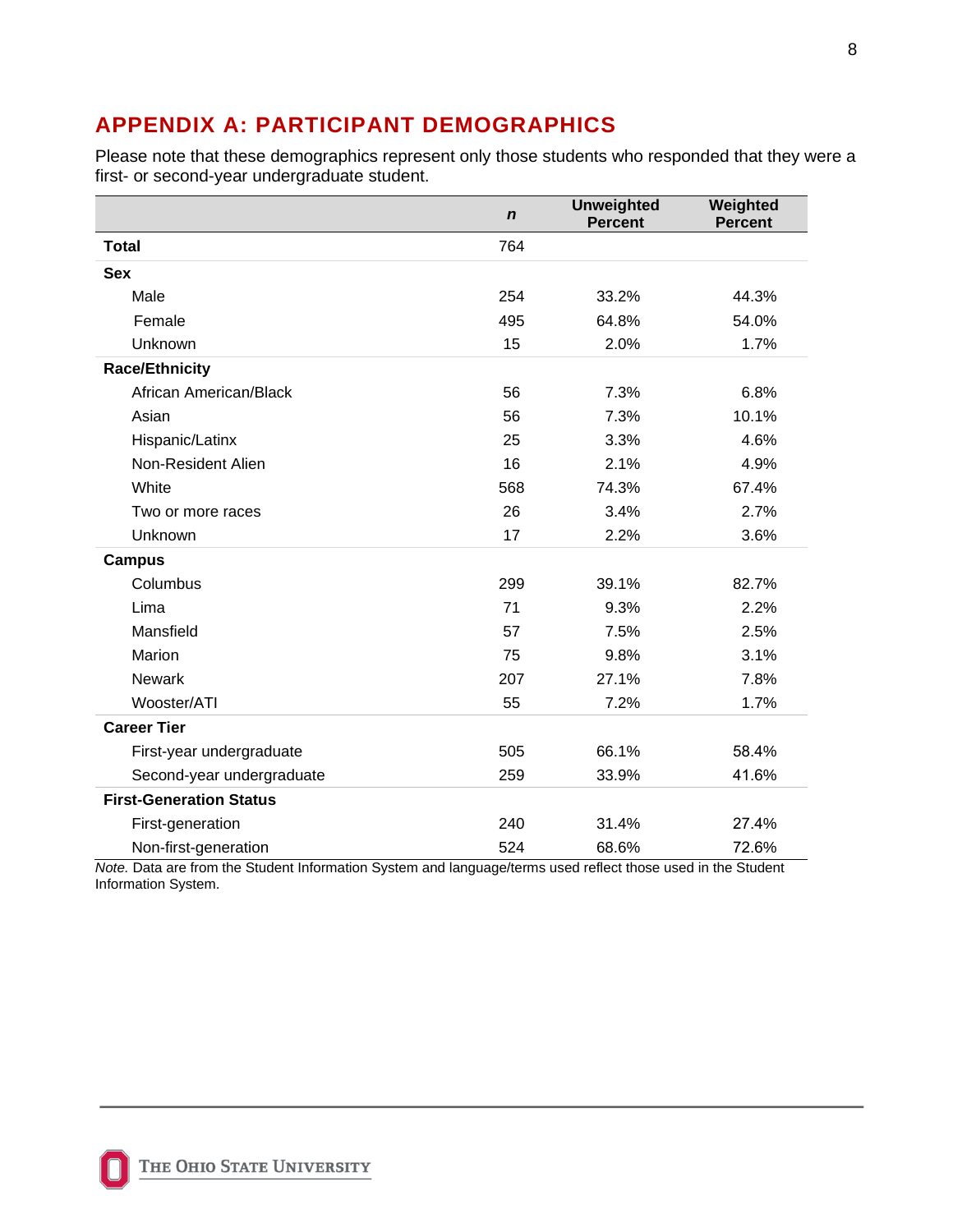# **APPENDIX B**

Please note that example responses are verbatim and have not been edited.

#### **Greater acceptance of/more encouragement of iPad use in class (***n* **= 134)**

- "actually allow us to use them in class to take notes."
- "Currently none of my professors allow the use of cell phones, ipads, or laptops in the classroom."
- "Express how the iPad is helpful in class and speaks of it."

#### **Better use of Carmen/Canvas (***n* **= 113)**

- "I wish some professors were a little more organized on Carmen in their [filing] of assignments. Some have random names that's you have to decipher or they are somewhere you wouldn't think they would be."
- "Put EVERYTHING on Canvas/Carmen and not discourage use of iPads and laptops during class. Most of us are taking notes."
- "Upload lecture Powerpoints on Carmen before class so it's easier to transfer them to Carmen and take notes directly on the slides."

# **App compatibility across platforms (***n* **= 76)**

- "Stop using websites or programs that can't run on the iPads."
- "Post lecture notes as PDFs so they are easy easier to access and download."
- "Nothing... I'm an engineering major so we have to use computers for a lot of course work; iPads cannot support the engineering software."

## **Support for online assignment submission (***n* **= 52)**

- "Have assignments that require an app on the iPad."
- "Encourage us to submit assignments through our iPad. I had a class where a professor told us to not use our iPads and instead use computers because iPads can mess up the submission process. Therefore i never used my iPad in that class."
- "Accept homework turned in online rather than on paper (from notability, etc.)."

# **Better training for instructors (***n* **= 17)**

- "Have their own iPads so they can see assignments and posting issues from our view."
- "They could learn how to use them to help us better navigate our IPad. This would be more helpful then them blowing it off and just saying to go to service desk. Also instructors should use programs (especially math) that can work on the iPad, so students do not have to buy a computer."

## **Better integration of notability app (***n* **= 12)**

- "Offer PowerPoint slides on carmen in order to download to notability to take notes."
- "They could encourage us to take notes on your iPad using notability and the apple pen."

# **Flexibility to not use iPad (***n* **= 11)**

- "be able to have the option to take test with paper and pencil instead of being forced to take it on the ipad."
- "Don't let people use it or laptops to take notes in class- people learn better writing on paper and pencil."